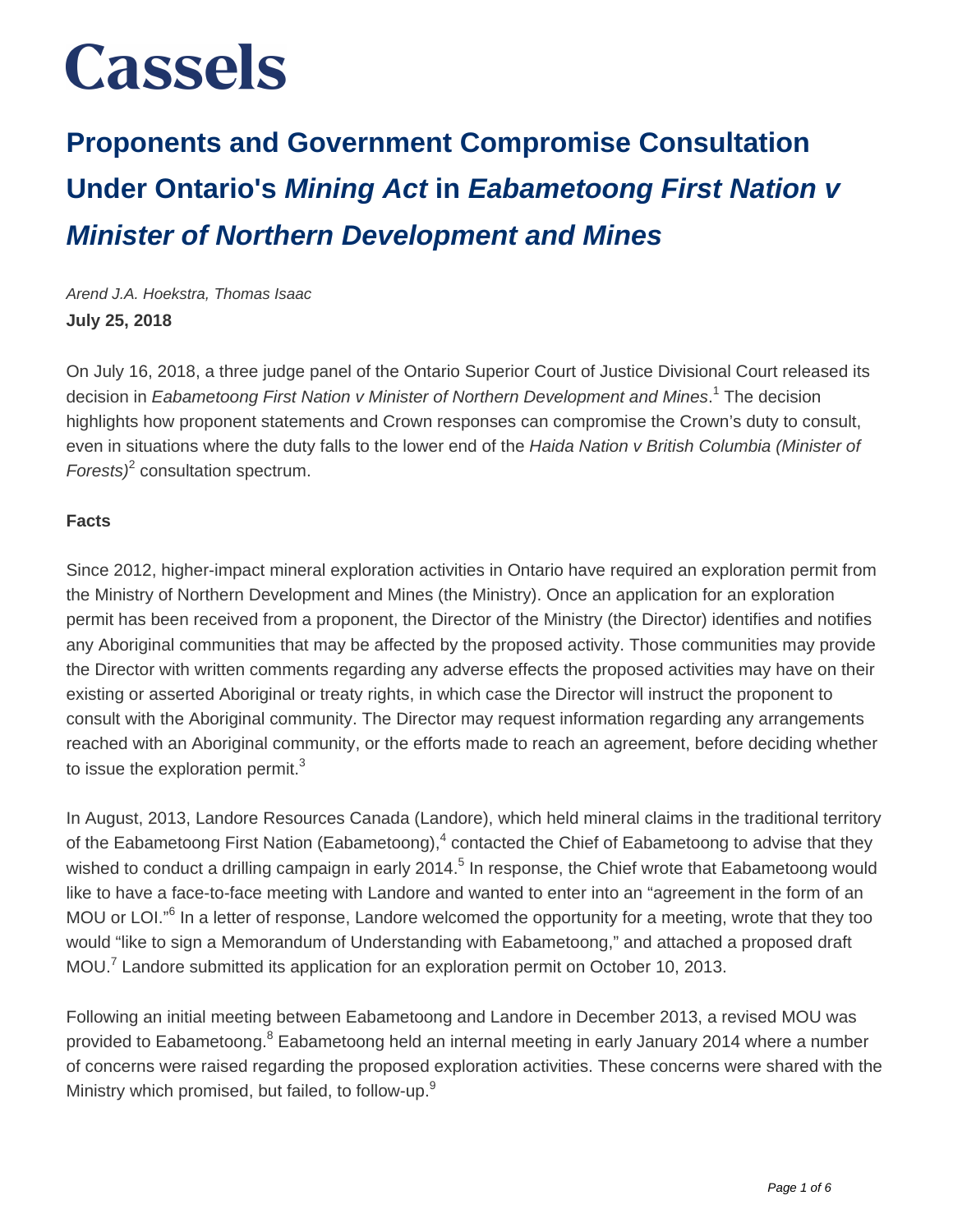Due to scheduling difficulties, a follow-up meeting between Eabametoong and Landore did not occur until July 2014.<sup>10</sup> At the end of the meeting, the CEO of Landore **committed** to a follow-up community meeting.<sup>11</sup> The promised follow-up meeting never occurred.

For nearly a full year after the July 2014 meeting, Eabametoong experienced a "community crisis."<sup>12</sup> Landore twice proposed meeting dates, but during this time, "neither party communicated any sense of urgency about setting up this meeting."<sup>13</sup>

In June 2015, Landore reached out to request a date for the follow-up meeting, stating that the MOU would be discussed.<sup>14</sup> The Chief emailed back suggesting a meeting in early August. Landore did not reply.<sup>15</sup> In the fall of 2016 the Ministry intervened to coordinate a meeting, proposing a date in January that Eabametoong accepted but Landore rejected.<sup>16</sup>

At a private meeting on January 19, 2016, between the Director and Landore, Landore expressed that it needed its exploration permit approved as soon as possible since it had entered into negotiations with Barrick Gold, a major mining company.<sup>17</sup> Following this meeting no further attempts were made by the Ministry or Landore to set up a community meeting.

On February 11, 2016, the Ministry wrote to Eabametoong, stating that it would make its decision in ten days "unless significant information identifying specific adverse impacts from the proposed activities is provided to me."<sup>18</sup>

On March 4, 2016, the Ministry shared proposed terms and conditions on the exploration permit to address concerns raised by the community at their January 2014 meeting,<sup>19</sup> and sought a response within seven davs.<sup>20</sup> Despite receiving objections from Eabametoong, the Ministry granted the permit, essentially on the conditions it had originally proposed, on March 31, 2016, $^{21}$  concluding a two and a half year application process.

### **Court's Assessment**

In reviewing the Ministry's decision to grant the exploration permit, the Court determined that the Crown's duty to consult fell at the lower end of the Haida Nation spectrum due to the fact that the lands are treaty lands and the effects of early exploration activities (in this case up to 20 drill holes)<sup>22</sup> are considerably less than other mining activities.<sup>23</sup> However, the Court noted that while the consultation did not require an agreement to be reached or a particular process to be followed, "whatever process the parties engaged in [must be] one that is genuinely aimed at listening to each other's concerns and being prepared to address those concerns."<sup>24</sup>

According to the Court, Eabametoong had developed a reasonable expectation that a further community meeting and an MOU would be part of the process.<sup>25</sup> Prior to February 11, 2016, the communications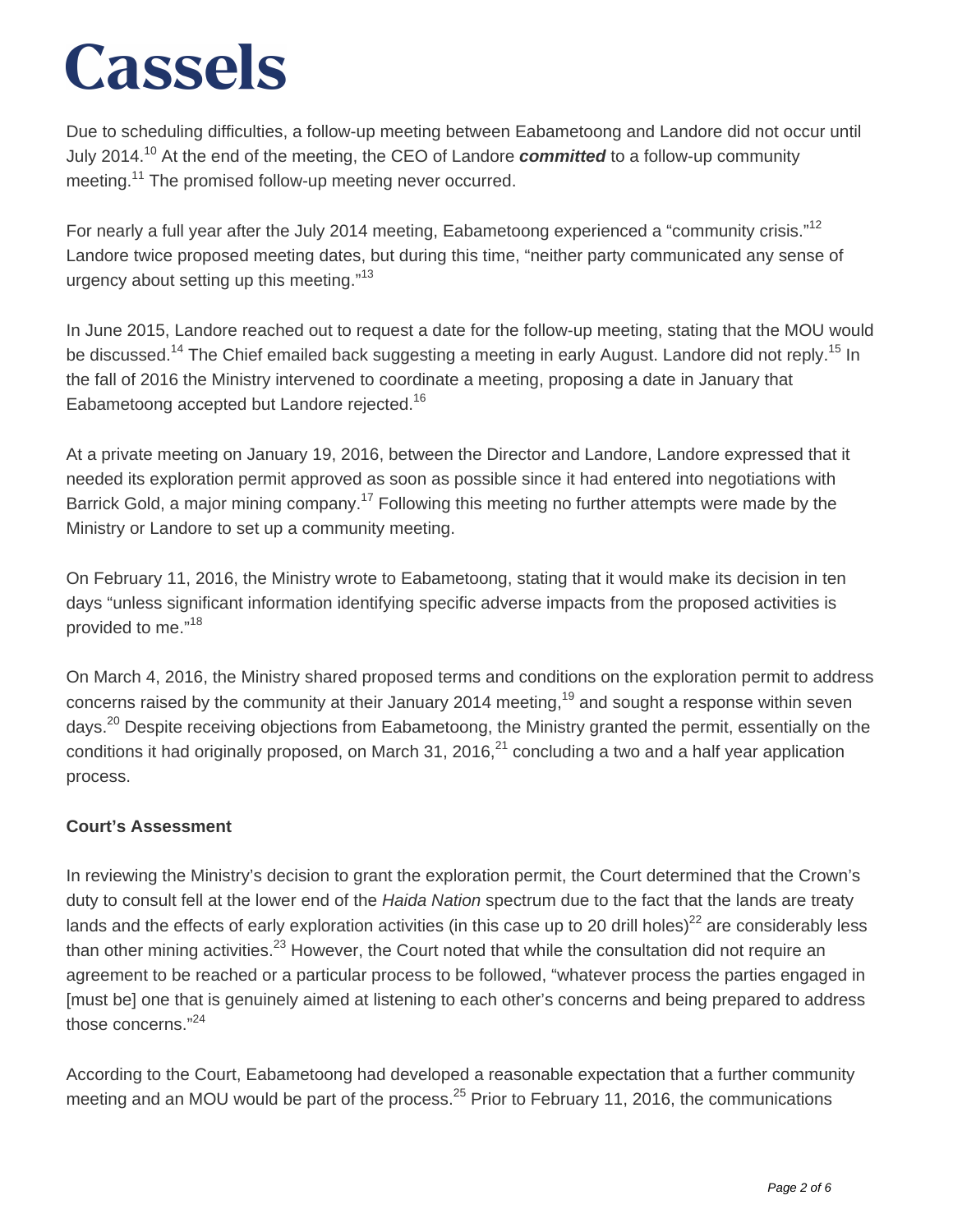received by Eabametoong had all pointed towards another meeting and the completion of an MOU.<sup>26</sup> As late as January 2016, the Ministry had been trying to facilitate the meeting.<sup>27</sup> When the Crown changed course in February 2016, it did so without any explanation to Eabametoong, and did so within the context of the Barrick Gold discussions.<sup>28</sup>

The Court also noted that though the Ministry knew Eabametoong had expressed a desire for an MOU to be completed before commencement of activities, the Ministry had not communicated to Eabametoong that no such requirement was necessary legally or in policy. The Court found this troubling, stating that "it cannot be honourable for a government body to allow its delegate to create expectations with an indigenous community (expectations that the government knows about) and then not let the community know that these expectations were 'contrary to legal requirements and MNDM policy.' "<sup>29</sup>

Finally, the Court noted that the consultation that occurred did not meet the bar of "talking together for mutual understanding."<sup>30</sup> Only one discussion occurred between Landore and Eabametoong following the receipt of initial Eabametoong concerns, after which the parties agreed to another face-to-face meeting. The Ministry's solicitation of comments in February and March 2016 did not reflect a genuine desire to engage in real, straightforward and honest consultation. Rather they appear to be notifications that a decision had basically been made, and that Eabametoong had a very short timeframe to raise concerns.

The Court concluded that the Ministry had not met its duty to consult, and set aside the permit.

#### **Issues**

The Court's decision raises two notable issues with regard to the duty to consult:

- To what extent do proponent statements and actions bind the Crown; and
- What "discussions" are required for consultation?

#### Issue 1: Proponent Actions may Bind the Crown

The decision highlights how proponent statements can increase the Crown's obligations pursuant to the duty to consult. The Court did not distinguish between actions of Landore and actions of the Ministry, when assessing the fulfillment of the Crown's duty to consult. The Court found that "clear expectations were created by the Crown and its delegate" as to how consultation would be carried out.<sup>31</sup> These expectations included: (a) repeated statements and efforts made by Landore to suggest that a follow-up meeting would occur;<sup>32</sup> and (b) repeated indications by Landore that an MOU would be signed prior to the issuance of an exploration permit.<sup>33</sup>

Landore's statements regarding the expected follow-up meeting constrained how the Ministry could conclude consultation. While the Ministry could change the course of a consultation process in spite of any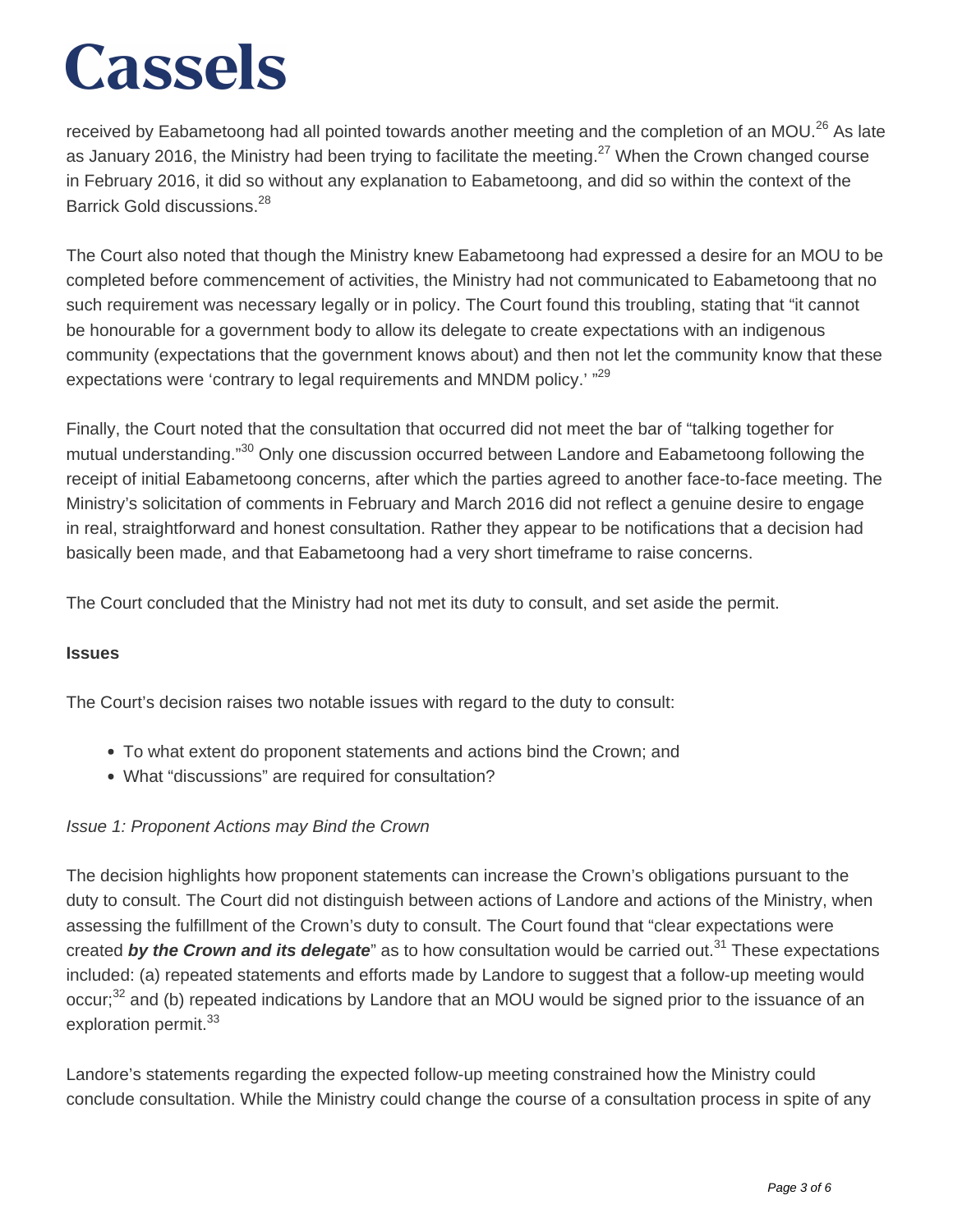expectations established by Landore, the Court noted that the Ministry had to do so in a way that advanced reconciliation.<sup>34</sup> In this case, no explanation for the change was provided to Eabametoong explaining why the Ministry had abandoned recent attempts to set up a community meeting.  $35$ 

Landore's statements regarding the MOU constrained how the Ministry could act within its existing legal powers. Eabametoong expectations that an MOU would be signed in advance of an exploration permit, fostered partially by repeated Landore statements, restricted the Crown from stating that no law or policy required an MOU. The Court suggested that in order to rely on its legal rights, the Crown should have communicated its position (that MOUs were not required) to Eabametoong and allowed Eabametoong "to address it." It's not clear what "to address it" means in this context. While it may suggest some sort of negotiation or dialogue, at the very least it suggests that the Crown is responsible for ensuring Indigenous parties have an accurate perception of the consultation process.

### Issue 2: What "Discussions" are Required for Consultation

The decision raises uncertainty with regard to the reasonable content of consultation. The Court could have simply determined, based on the expectations created by Landore regarding a follow-up meeting and an MOU, that further consultation was required. However the Court also suggested that the consultation itself was incapable of meeting the bar of "talking together for mutual understanding."<sup>36</sup>

In many ways, consultation did occur. Eabametoong recorded their concerns with the proposed exploration activity in January of 2014, and shared them with the Ministry.<sup>37</sup> The Ministry reviewed these concerns internally<sup>38</sup> and provided Eabametoong with possible terms and conditions to address the community's concerns.<sup>39</sup> Though only seven days were provided for feedback (potentially discounting any real consultation value), consulting on the **content of permit conditions** may not have been required; the Supreme Court in Chippewas of the Thames First Nation v Enbridge Pipelines Inc.<sup>40</sup> appeared to view the provision of conditions as satisfactory accommodation, not as a step to further consultation.<sup>41</sup>

The Court suggests that the Ministry should have "listen[ed] to Eabametoong's concerns, provided feedback about those concerns" and "discuss[ed] ways to meet those concerns (if possible)."<sup>42</sup> The difference between the Court's outlined process and the process undertaken appears to be the involvement of "discussions" and the provision of feedback.

The Court's expectations regarding adequate consultation, particularly in the context of Landore and the Ministry's apparently truncated process, is challenging to interpret. Considered alone, the consultation provided in this decision does not appear inconsistent with other satisfactory consultation efforts, including those seen in Chippewas of the Thames. Landore and the Ministry shared relevant information, received comments, considered the comments when determining accommodation, and provided an opportunity for further comments, including with regard to the proposed accommodation.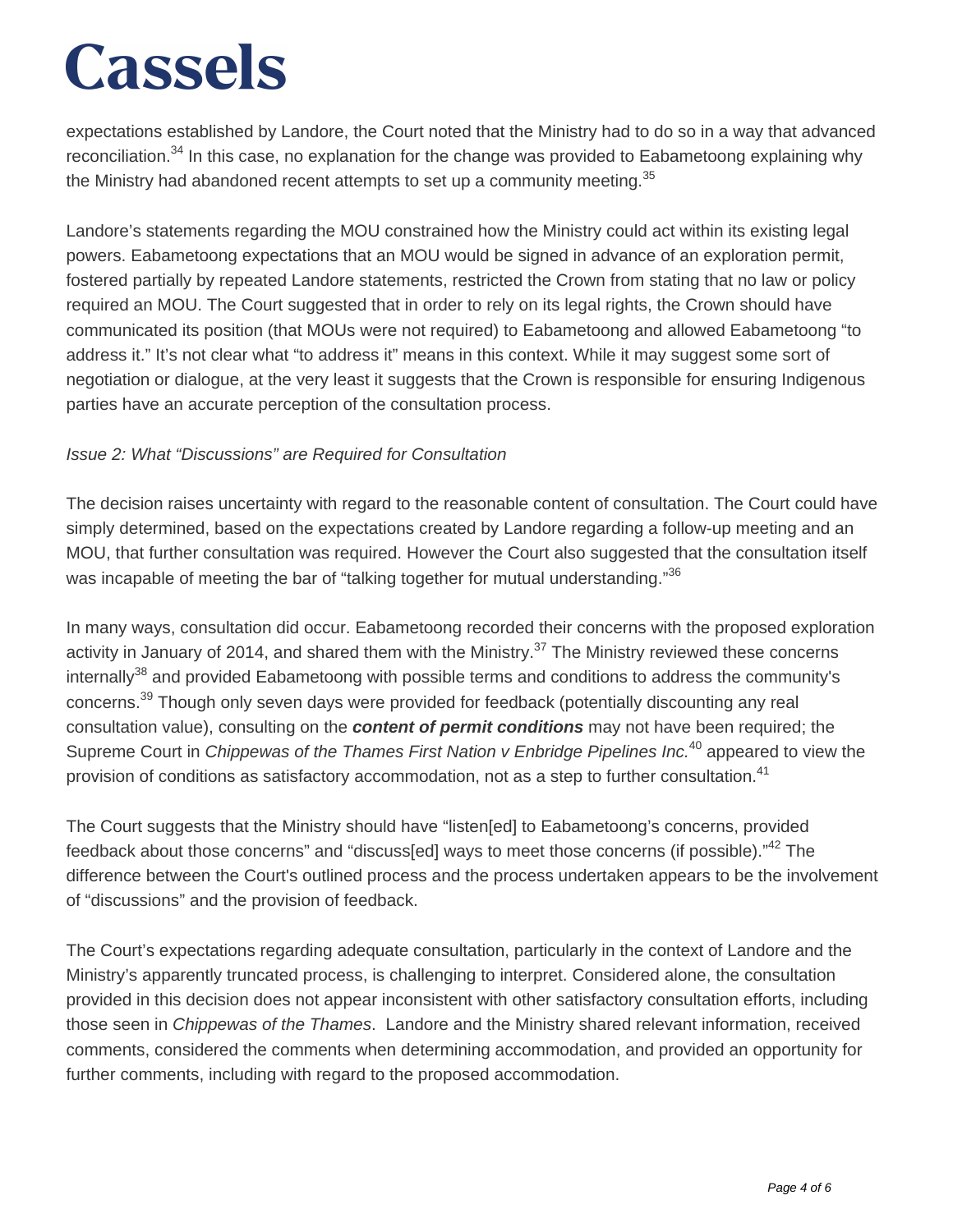If the Court's concern with the lack of "discussion" between the parties refers to the Ministry's unexpected and urgent call for comments, such concerns appear focused on the reasonable expectations created by the Ministry and Landore (Issue 1), rather than any deficiency in the **content** of the consultation itself. Alternatively, if the Court is suggesting that the content of negotiation was missing "discussion," further information is required to understand if "discussion" refers to negotiation, which the duty to consult does not require,<sup>43</sup> or some other form of engagement. The decision itself does not provide useful specificity on what additional content, if anything, was required for the Ministry to provide reasonable consultation in this regard.

### **Implications**

For proponents, the Court provides an important reminder that proponent actions, especially when not clear, consistent, or forthright, can undermine the fulfillment of the Crown's duty to consult. Landore made repeated statements suggesting that an MOU would be signed and that a follow-up meeting would occur. To the extent that these statements reflected its intentions, Landore should have followed through or have been very clear why it could not. Simply making positive noises regarding reconciliation, without an intention to follow through, creates false impressions, undermining the quality of consultation and the pursuit of reconciliation.

For governments, the decision is an important reminder that the consultation activities of proponents, and the expectations of Indigenous parties, must be examined carefully. Statements made by proponents may bind the Crown, to the extent that they create reasonable expectations for Indigenous parties. If the Crown decides to act in a manner inconsistent with these expectations, it must do so through dialogue, and in a timely manner.

While both Landore and the Ministry made errors in their consultation with Eabametoong, a larger issue remained unexamined by the Court: what is the effect for all parties when a three month process becomes a two and a half year process? Consultation takes time and energy for all parties. Ever-expanding timelines use up resources and are disadvantageous for everyone. Efforts, through legislation or policy, which encourage all parties to advance consultation in a timely and reasonable fashion would be a useful step towards sustainable and mutually-beneficial reconciliation.

\_\_\_\_\_\_\_\_\_\_\_\_\_\_\_\_\_\_\_\_\_\_\_\_\_\_\_\_\_

<sup>&</sup>lt;sup>1</sup> Eabametoong First Nation v Minister of Northern Development, 2018 ONSC 4316 [Eabametoong].

 $2$  Haida Nation v British Columbia (Minister of Forests), 2004 SCC 73 [Haida Nation].

 $3$  Eabametoong, supra at para 18.

<sup>&</sup>lt;sup>4</sup> Ibid at para 1.

<sup>&</sup>lt;sup>5</sup> Ibid at para 33.

 $6$  *lbid* at para 34.

<sup>&</sup>lt;sup>7</sup> Ibid at para 35.

<sup>&</sup>lt;sup>8</sup> Ibid at para 40.

<sup>&</sup>lt;sup>9</sup> Ibid at para 44. <sup>10</sup> Ibid at para 46.

<sup>&</sup>lt;sup>11</sup> Ibid at para 47.